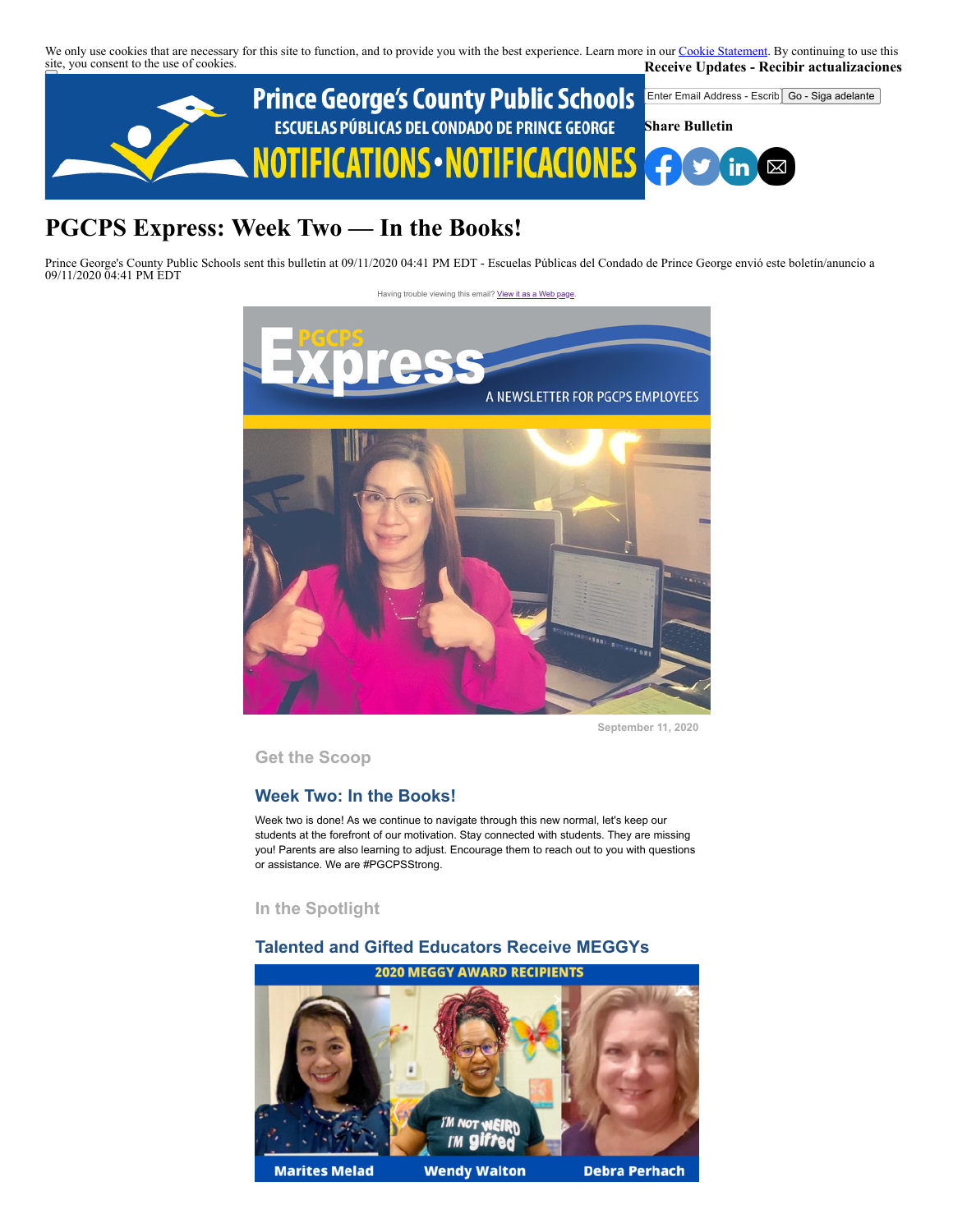**Marites Melad, Benjamin Tasker Middle School; Debra Perhach, Talented and Gifted (TAG) Coordinator; and Wendy Walton, Capitol Heights Elementary,** are among this year's MEGGY Award honorees by the Maryland Educators of Gifted Students. Melad and Walton were recognized in the *Outstanding Educator in the Field of Gifted and Talented Education* category. Perhach was honored in the *Outstanding Educator in the Field of Gifted and Talented Education* category. All three educators will be acknowledged for their accomplishments at the annual Maryland State Conference on Gifted and Talented Education next month.

# **Looking for Distance Learning Pros!**

Do you have advice on making the most of the distance learning experience with students? This fall, we will highlight **distance learning stars** each week on PGCPS social media. Share a one minute max video telling us or demonstrating your best practice for teachers and/or families. Send your video to communications@pgcps.org.

**Nominate a colleague** who makes you #PGCPSProud by sending their name, office/school, photo and a brief description (100 words or less) to [communications@pgcps.org](mailto:communications@pgcps.org). Submissions may be edited for length, clarity or grammar.

# **Benefits Services: Our Focus Is You**

## **#HealthyPGCPS: September Activities**

**Fall into good health and fitness!** Take advantage of free fitness classes and wellness activities this month available through the Benefits Office. All activities will be hosted virtually. Classes are open to all employees.

Details are available on the **Employee Wellness Program** webpage. For more information, please contact [wellness.benefits@pgcps.org.](mailto:wellness.benefits@pgcps.org)

#### **Announcements**

# **Educators/Paraprofessionals: SEL Training**

The Sanford Harmony platform for social-emotional learning (SEL) training has been restored and classroom-based educators/paraprofessionals can now access the modules. The deadline has been extended to **Sept. 30**.

Educators and paraprofessionals must view four videos:

- Helping Students to Achieve (Inspirational Connections)
- Linking Identity and Achievement through Cultural Competence (Cultural Competence)
- Understanding the Impact of Trauma on Students (Trauma-Informed Instruction)
- Building Relationships with Students (Inspirational Connections)

Those who completed the videos prior to the site shutdown are not required to view them again.

#### **New Name, New Mission**

The Office of Compliance is now the **Office of Compliance and Ethics (OCE)**. Under the leadership of Robin Welsh, Esq., the primary responsibility of the OCE will be to create a more compliance-oriented school system by working collaboratively with schools and offices to enhance safe and supportive learning and work environments, meet financial responsibilities, and follow policies and administrative procedures. As a component of the Office of General Counsel, the OCE will share compliance and ethics-related information to keep you updated on ongoing compliance and ethics issues.

# **Census Deadline is Near**